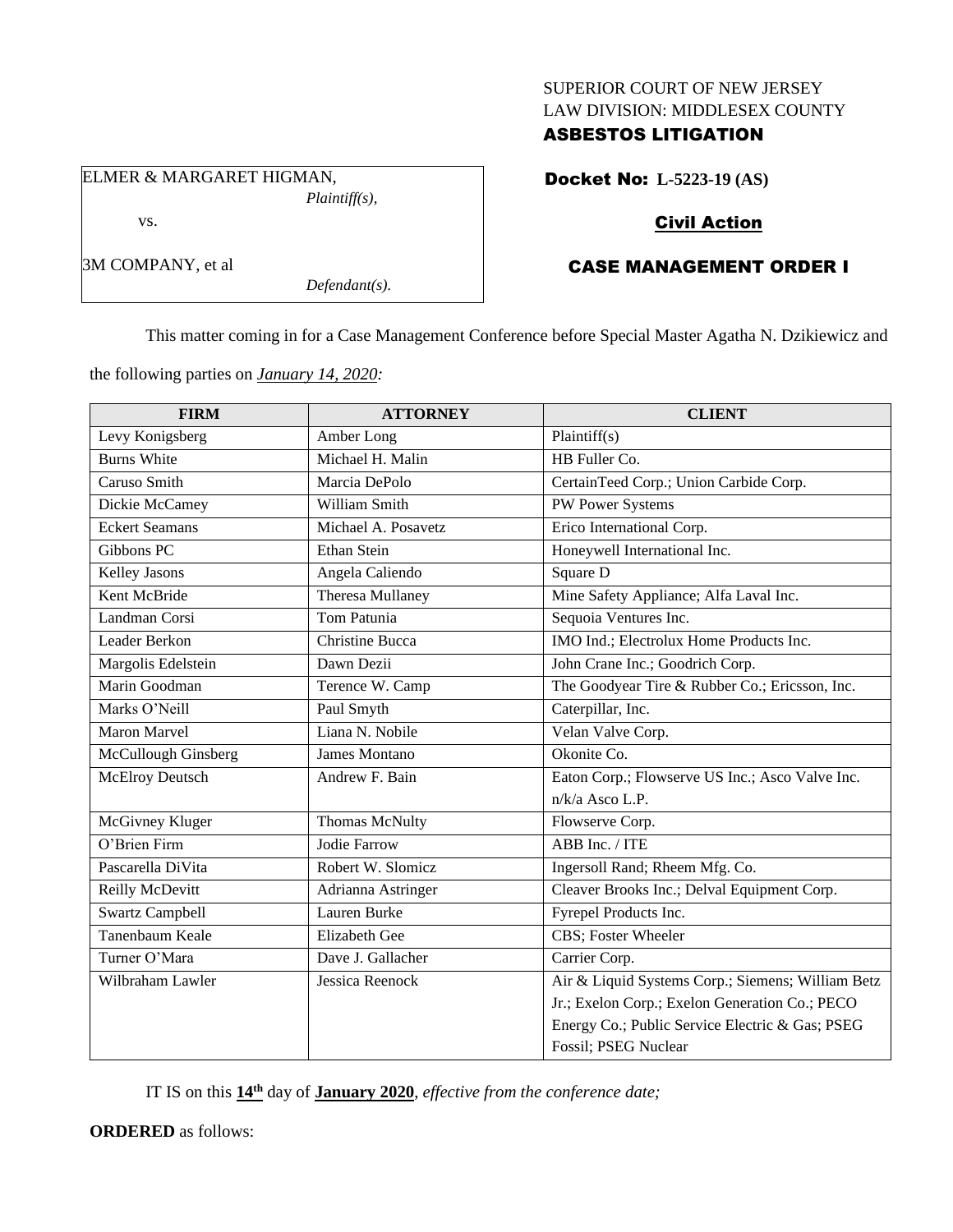Counsel receiving this Order through computerized electronic medium (E-Mail) shall be deemed by the court to have received a copy of the filed original court document. Any document served pursuant to this Order shall be deemed to be served by mail pursuant to *R*.1:5-2.

Defense counsel shall notify plaintiff's counsel within thirty (30) days of the date of this Order if their client was incorrectly named in the Complaint. Counsel may be barred from raising this defense at a later time for failure to comply.

Any jurisdictional motions must be filed in accordance with the Court Rules or be waived.

Any *forum non conveniens* motions must be filed as soon as practicable; once sufficient discovery is conducted so that the motion may be properly brought.

## **DISCOVERY**

| January 31, 2020 | Defendants shall serve answers to standard interrogatories by this date.                                                                                                                                    |
|------------------|-------------------------------------------------------------------------------------------------------------------------------------------------------------------------------------------------------------|
| February 7, 2020 | Plaintiff shall propound supplemental interrogatories and document requests by this date.                                                                                                                   |
| March 9, 2020    | Defendants shall serve answers to supplemental interrogatories and document requests by this<br>date.                                                                                                       |
| February 7, 2020 | Defendants shall propound supplemental interrogatories and document requests by this date.                                                                                                                  |
| March 9, 2020    | Plaintiff shall serve answers to supplemental interrogatories and document requests by this<br>date.                                                                                                        |
| July 6, 2020     | Fact discovery, including depositions, shall be completed by this date. Plaintiff's counsel shall<br>contact the Special Master within one week of this deadline if all fact discovery is not<br>completed. |
| August 7, 2020   | Depositions of corporate representatives shall be completed by this date.                                                                                                                                   |

### **EARLY SETTLEMENT**

September 4, 2020 Settlement demands shall be served on all counsel and the Special Master by this date.

### **MEDICAL EXPERT REPORT**

- August 31, 2020 Plaintiff shall serve medical expert reports by this date.
- August 31, 2020 Upon request by defense counsel, plaintiff is to arrange for the transfer of pathology specimens and x-rays, if any, by this date.
- November 20, 2020 Defendants shall identify its medical experts and serve medical reports, if any, by this date. In addition, defendants shall notify plaintiff's counsel (as well as all counsel of record) of a joinder in an expert medical defense by this date.

 $\_$  , and the set of the set of the set of the set of the set of the set of the set of the set of the set of the set of the set of the set of the set of the set of the set of the set of the set of the set of the set of th